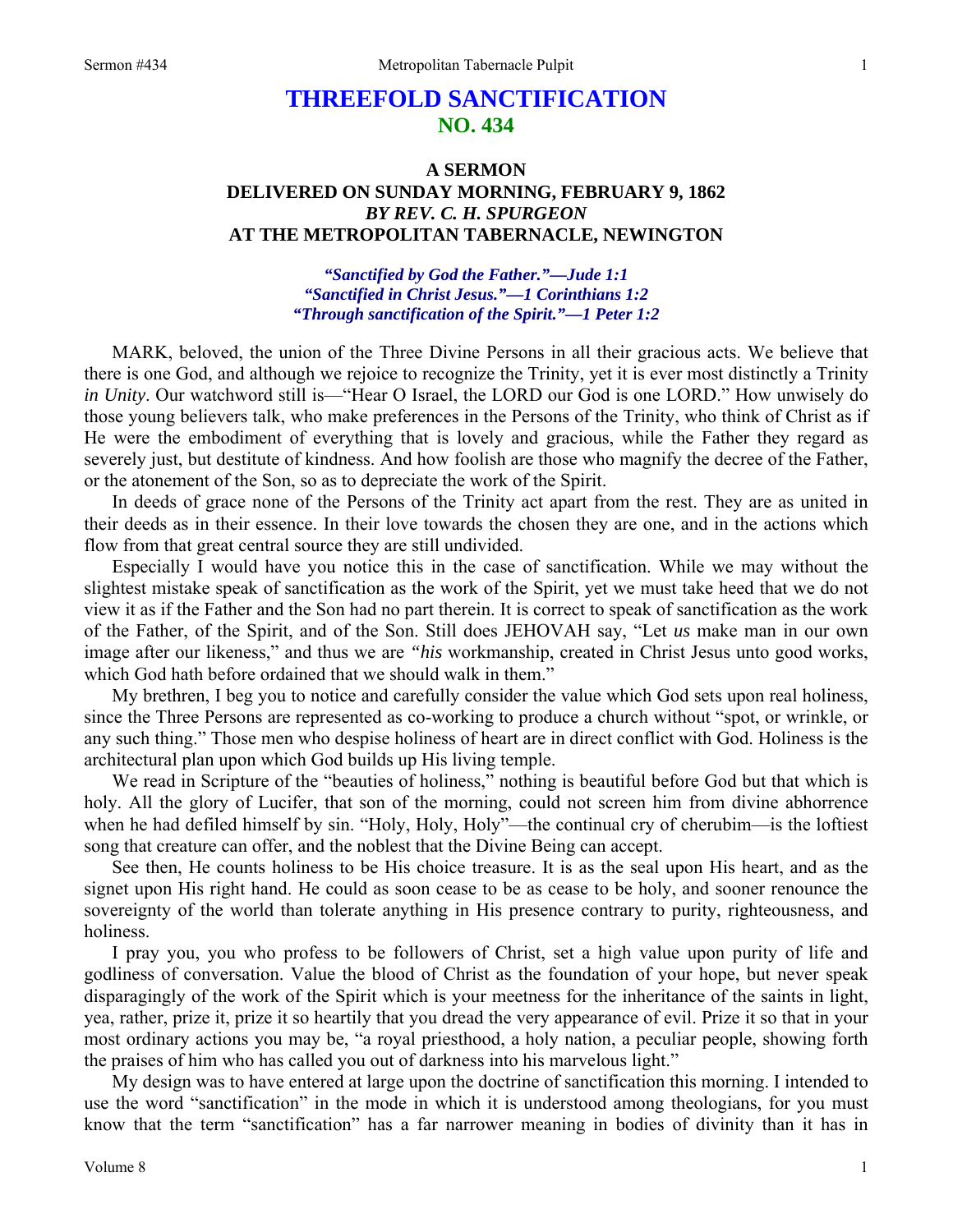Scripture. But in studying the subject I found myself lost in its ever widening extent, so that I concluded to attempt less in the hope of efficiently doing more.

On some future occasion we will enter at length into the Spirit's work, but now I only call attention to the fact that sanctification is treated in Scripture in various ways. I think we may do some service in illuminating the understanding of believers, if we shall this morning draw their attention not to the theological but to the Scriptural uses of the term "sanctification," and show that, in God's holy Word, it has a much wider meaning than is accorded to it by systematic divines.

It has been well said that the book of God, like the works of God, is not systematically arranged. How different is the freedom of nature from the orderly precision of the scientific museum! If you visit the British Museum you see all the animals there placed in cases according to their respective orders. You go into God's world and find dog and sheep, horse and cow, lion and vulture, elephant and ostrich, roaming abroad as if no zoology had ever ventured to arrange them in classes. The various rocks are not laid in order as the geologist draws them in his books, nor are the stars marked off according to their magnitudes.

The order of nature is variety. Science does but arrange and classify, so as to assist the memory. So systematic divines, when they come to deal with God's Word, find Scriptural truths put, not in order for the classroom, but for common life. The systematic divine is as useful as the analytical chemist, or the anatomist, but still the Bible is not arranged as a body of divinity.

It is a handbook to heaven. It is a guide to eternity, meant for the man at the plough, as much as for the scholar at his table. It is a primer for babes, as well as a classic for sages. It is the humble, ignorant man's book, and though there are depths in it in which the elephant may swim, yet there are shallows where the lamb may wade.

We bless God that He has not given us a body of divinity in which we might lose ourselves, but that He has given us His own Word, put into the very best practical form for our daily use and edification.

It is a recognized truth among us, that the Old Testament very often helps us to understand the New, while the New also expounds the Old. With God's Word self-interpretation is the best. "Diamond cut diamond" is a rule with a goldsmith, so must it be with a Scriptural student. They who would know best God's Word must study it in its own light.

**I.** Now, in the Old Testament we find the word "sanctify" very frequently indeed, and it is used there in three senses. Let me call your attention to the *first* one. The word "sanctify" in the Old Testament frequently has the meaning of *setting apart*.

It means the taking of something which was common before, which might legitimately have been put to ordinary uses, and setting it apart for God's service alone. It was then called sanctified or holy.

Take for instance, the passage in the thirteenth chapter of Exodus at the second verse. "Sanctify unto me all the firstborn." On account of the destruction of the firstborn of Egypt, God claimed the firstborn of men and the firstborn of cattle to be His. The tribe of Levi was set apart to be the representatives of the firstborn, to stand before the Lord to minister day and night in His tabernacle and in His temple, hence those who were thus set apart to be priests and Levites were said to be sanctified.

There is an earlier use of the term in the second chapter of Genesis, at the third verse. It is said, "And God blessed the seventh day, and sanctified it: because that in it he had rested from all his work which God created and made." It had been an ordinary portion of time before, but He set it apart for His own service, that on the seventh day man should do no work for himself, but rest and serve his Maker.

So in Leviticus 27:14, you read, "And when a man shall sanctify his house to be holy unto the LORD," etc., which was meant as a direction to devout Jews who set apart a house or field to be God's, intending that either the produce of the field or the occupation of the house should be wholly given either to God's priests or Levites, or in some other way set apart to holy uses.

Now, nothing was done to the house, there were no ceremonies, we do not read that it was cleansed or washed or sprinkled with blood, but the mere fact that it was set apart for God was considered to be a sanctification. So in the most notable of instances in the book of Exodus 29:44, we read that God said, "I

2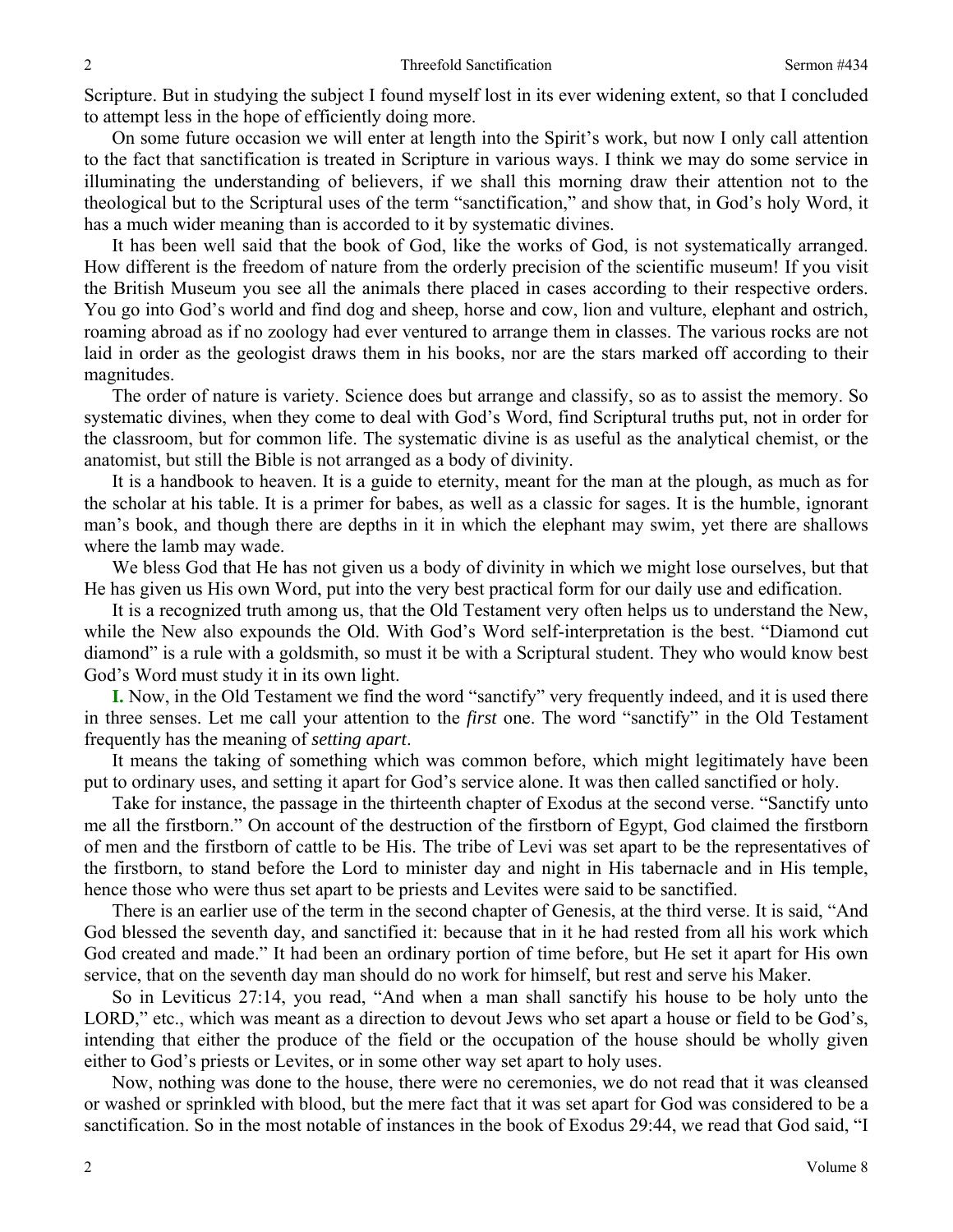will sanctify the tabernacle of the congregation, and the altar," by which plainly enough was meant that He would set it apart to be His house, the special place of His abode, where between the wings of the cherubim the bright light of the Shekinah might shine forth, the glorious evidence that the Lord God dwelt in the midst of His people.

To the same effect are such as the following. The sanctification of the altar, instruments and vessels, in Numbers 7:1, the setting apart of Eleazer the son of Abinadab, to keep the ark of the Lord while it was at Kirjathjearim, 1 Samuel 7:1, and the establishment of cities of refuge in Joshua 20:7, where in the original we find that the word rendered "appointed" is the same which elsewhere is translated "sanctified." It plainly appears from the Old Testament that the word "sanctify" sometimes has the meaning simply and only of setting apart for holy uses.

This explains a text in John 10:36, "Say ye of him, whom the Father hath sanctified, and sent into the world, Thou blasphemest; because I said, I am the Son of God?" Jesus Christ there speaks of Himself as "sanctified" by His Father. Now He was not purged from sin, for He had none. Immaculately conceived, gloriously preserved from all touch or stain of evil, He needed no sanctifying work of the Spirit within Him to purge Him from dross or corruption. All that is here intended is that He was set apart.

So in that notable and well known passage in John 17:19, "And for their sakes I sanctify myself that they also might be sanctified through the truth," by which, again, He meant only that He gave up Himself specially to God's service, to be occupied only with His Father's business. He could say, "It is my meat and my drink to do the will of him that sent me and to finish his work."

Brethren, you understand now the text in Jude, "Sanctified by God the Father." Surely it means that God the Father has specially set apart His people or sanctified them. Not that God the Father works operatively in the believer's heart, although Paul tells us it is God that worketh in us to will and to do that belongs immediately and effectively to the Holy Spirit—but He in the decree of election separated unto Himself a people who were to be sanctified to Himself forever and ever. He by the gift of His Son for them redeemed them from among men that they might be holy, and He by continually sending forth the Spirit fulfils His divine purpose that they should be a separate people sanctified from all the rest of mankind.

In this sense every Christian is perfectly sanctified already. We may speak of believers as those who are sanctified by God the Father, that is to say, they are set apart. They were set apart before they were created, they were legally set apart by the purchase of Christ, they are manifestly and visibly set apart by the effectual calling of the Spirit of grace. They are, I say, in this sense at all periods sanctified, and speaking of the work as it concerns God the Father, they are completely sanctified unto the Lord forever.

Is not this doctrine clear enough to you all? Leave the doctrine a moment, and let us look at it practically. Brothers and sisters, have we ever realized this truth as we ought to do? When a vessel, cup, altar, or instrument was set apart for divine worship, it was never used for common purposes again. No man but the priest might drink out of the golden cup, the altar might not be trifled with. God's brazen laver was not for ordinary ablution, even the tongs upon the altar and the snuffers for the lamps were never to be profaned for any common purpose whatsoever. What a suggestive and solemn fact is this! If you and I are sanctified by God the Father, we ought never to be used for any purpose but for God.

"What?" say you, "Not for ourselves?" My brethren, not for ourselves. You are not your own, you are bought with a price. "But must we not work and earn our own bread?" Verily you must, but still not with that as your object. You must still be "diligent in business, fervent in spirit, serving the Lord."

Remember, if you be servants, you are to serve not with eye service as men pleasers, but serving the Lord. If any man shall say "I have an occupation in which I cannot serve the Lord," leave it, you have no right in it, but I think there is no calling in which man can be found, certainly no lawful calling, in which he may not be able to say, "Whether I eat or drink, or whatsoever I do, I do all to the glory of God."

The Christian is no more a common man than was the altar a common place. It is as great a sacrilege for the believer to live unto himself, or to live unto the world, as though you and I could have profaned the most holy place, used the holy fire for our own kitchen, or the censer for common perfume, or the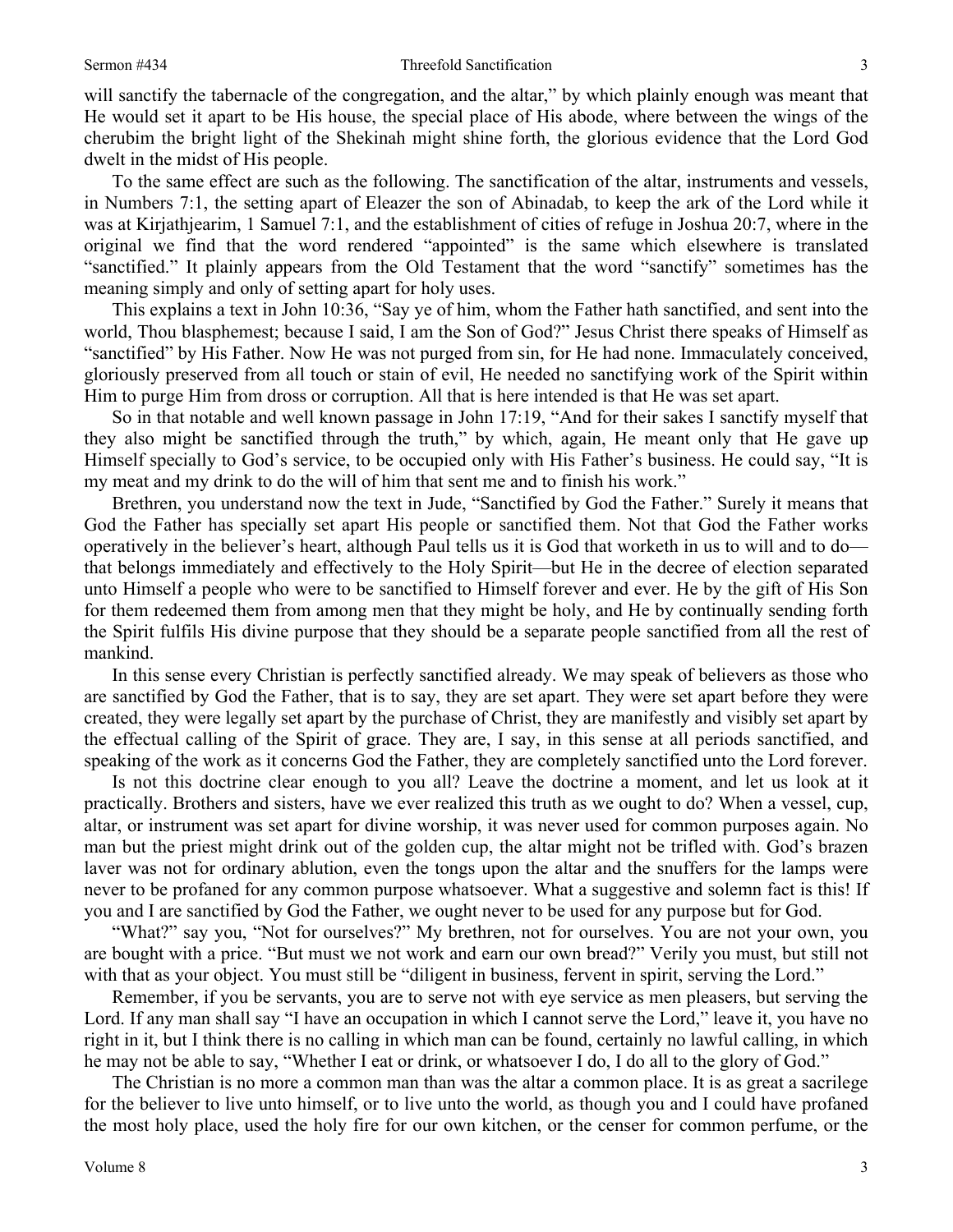candlestick for our own chamber. These things were God's, none might venture to appropriate them, and we are God's and must be used only for Him.

Oh, Christians, would that you could know this! You are Christ's men, God's men, servants of God through Jesus Christ. You are not to do your own works, you are not to live for your own objects. You are to say at all times, "God forbid that I should glory, save in the cross of our Lord Jesus," you are practically to take this for your motto, "For me to live is Christ and to die is gain." I fear nine out of ten professing Christians have never recognized this fact. They think if they were to devote a part of their substance that would do, or a part of their time will suffice.

Oh! Christ did not buy a part of you, men and brethren, Jesus Christ did not purchase a part of you! He bought you entire, body, soul, and spirit, and He must have you, the whole man. Oh, if you are to be partly saved by Him and partly by yourselves, then live to yourselves, but if God has wholly set you apart to be vessels of mercy fitted for His use, do not rob the Lord, treat not as common cups those things which are as the bowls of the altar.

There is another practical thought here. It was a crime which brought destruction upon Babylon when Belshazzar in his drunken frolic cried, "Bring forth the cups of the LORD, the goodly spoil of the temple at Jerusalem." They brought the golden candlestick and there it stood flaming high in the midst of the marble hall. The despot, surrounded by his wives and his concubines, filled high the bowl with the foaming draught, and bidding them pass round the cups of JEHOVAH, the heathen, the worshippers of idols, drank confusion to the God of heaven and earth.

In that moment, just as the sacred vessel touched the sacrilegious lip, a hand was seen mysteriously writing out his doom, "Thou art weighed in the balances and found wanting." This was the crime which filled up the ephah of his sin. Now was the measure of his iniquity fully accomplished. He had used for lascivious and drunken purposes vessels which belonged to JEHOVAH, the God of the whole earth.

Oh, take heed, take heed, you that profess to be sanctified by the blood of the covenant, that you reckon it not to be an unholy thing. See to it that you make not your bodies which you profess to be set apart to God's service, slaves of sin, or your members servants of iniquity unto iniquity, lest, O you professors, you should hear in that hour the voice of the recording angel as he cries, "Thou art weighed in the balances and found wanting."

Be you clean, you that bear the vessels of the Lord, and you beloved who hope that you are Christ's, and have a humble faith in Him this morning, see that you walk circumspectly, that by no means you prostitute to the service of sin that which was set apart in the eternal covenant of grace to be God's alone.

If you and I are tempted to sin, we must reply, "No! let another man do that, but I cannot, I am God's. I am set apart for Him, 'How shall I do this great wickedness and sin against God?'" Let dedication enforce sanctification. Think of the dignity to which God has called you—JEHOVAH's vessels, set apart for the Master's use. Far hence be everything which would make you impure.

When Antiochus Epiphanes offered a sow on the altar of the Lord in the temple at Jerusalem, his awful death might have been easily foretold. Oh! how many there are who make a high profession who have offered unclean flesh upon the altars of God, have made religion a stalking-horse to their own emolument, and espoused the faith to gain esteem and applause among men!

What saith the Lord concerning such? "Vengeance belongeth unto me, I will recompense saith the Lord"—Heb 10:30. Their god was their belly, they gloried in their shame, they minded earthly things, and they die justly accursed. Spots are they in your solemn feasts, wandering stars for whom is reserved the blackness of darkness forever. But you beloved, be not carried away with the error of the wicked, but keep yourselves unspotted from the world.

**II.** Secondly, in the Old Testament, the word "sanctify" is now and then used in another sense, one which I do not perceive to be hinted at in our Biblical Cyclopedias, but which is needed to make the subject complete. The word "sanctify" is used, not only to signify that the thing is set apart for holy uses, *but that it is to be regarded, treated, and declared as a holy thing*.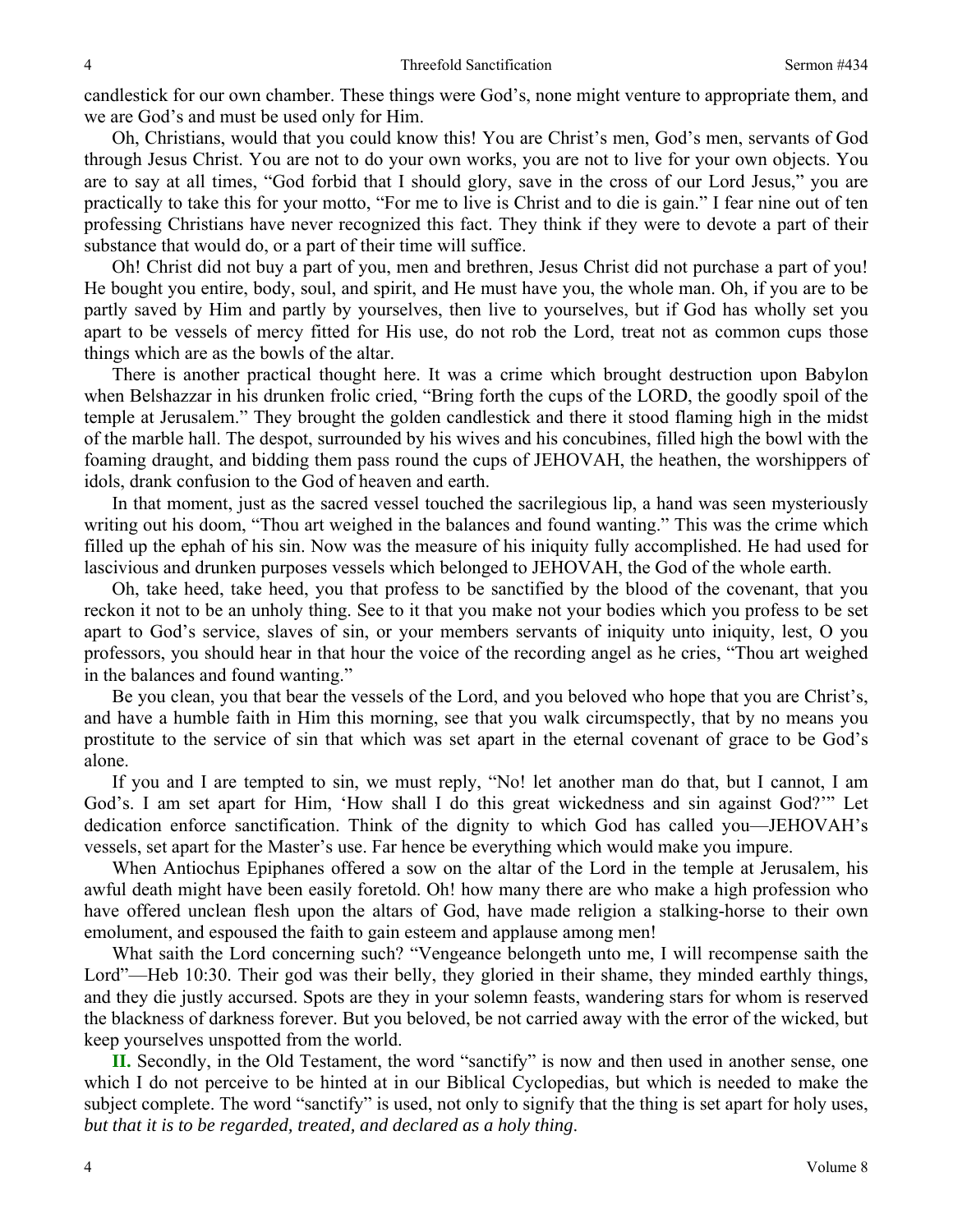## Sermon #434 Threefold Sanctification

To give you an instance, there is a passage in Isaiah 8:13, which is to the point, when it is said— "Sanctify the LORD of hosts himself." You clearly perceive that the Lord does not need to be set apart for holy uses, and again, that the Lord of hosts needs not to be purified, for He is Holiness itself. It means adore and reverence the Lord, with fear and trembling approach His throne, regard Him as the Holy One of Israel.

But let me give you other instances. When Nadab and Abihu, as recorded in the tenth of Leviticus, offered sacrifice to God and put strange fire on the altar, the fire of the Lord went forth and consumed them, and this was the reason given—"I will be sanctified in them that come nigh me," by which He did not mean that He would be set apart, nor that He would be made holy by purification, but that He would be treated and regarded as a most Holy Being with whom such liberties were not to be taken.

And again in Numbers 20:12, on that unfortunate occasion when Moses lost his temper and smote the rock twice, saying, "Hear now, ye rebels, must we fetch you water out of this rock?" The Lord said that he should see the promised land, but should never enter it, the reason being, "Because ye believed me not to sanctify me in the eyes of the children of Israel," by which He meant that they had not so acted as to honor God's name among the people.

A yet more familiar instance occurs in what is commonly called "The Lord's Prayer," "Our Father which art in heaven, sanctified be thy name." The word "hallowed" is simply an English variation, the Greek is "*sanctified* be Your name." Now we know that God's name does not need purifying, or setting apart, so that the sense here can only be "Let Thy name be reverenced and adored throughout the whole earth, and let men regard it as being a sacred and holy thing."

My beloved brethren, have we not some light here concerning our second text—"Sanctified in Christ Jesus." If the word "sanctified" may mean "regarded as holy and treated as such," can you not see how in Christ Jesus the saints are regarded by God as being holy, and treated as such? Mark, we do not lay that down as being the only meaning of the text, for we shall have to show that another sense may be attached to it.

There have been certain brethren who have enlarged upon our being sanctified in Christ, and have almost forgotten the work of the Spirit. Now, if they only speak of our being sanctified in Christ, in the sense of being treated as holy, in fact as being justified, we have no quarrel with them, but if they deny the work of the Spirit, they are guilty of deadly error.

I have sometimes heard the term used, "Imputed sanctification," which is sheer absurdity. You cannot even use the term, "Imputed justification." "Imputed righteousness" is correct enough, and implies a glorious doctrine, but justification is not imputed, it is actually conferred. We are justified through the imputed righteousness of Christ, but as to being imputedly sanctified, no one who understands the use of language can so speak. The term is inaccurate and unscriptural.

I know it is said that the Lord Jesus is made of God unto us, wisdom, righteousness, sanctification, and redemption, but this sanctification is not by imputation, nor does the text say so. Why, you might as readily prove imputed wisdom, or imputed redemption by this text, as force it to teach imputed sanctification.

It is a fact that for the sake of what Jesus Christ did, God's people, though in themselves but partially sanctified as being yet subject to sin, are for Christ's sake treated and regarded as if they were perfectly holy. But this, according to theological definitions is rather justification than sanctification, it must however be admitted that the Scripture sometimes uses the word "sanctification" in such a manner as to make it tantamount to justification. This however, we can clearly see, that God's people have access with boldness to the Lord, because they are regarded through Christ as though they were perfectly holy.

Oh! brethren, think of this for a moment. A holy God cannot have dealings with unholy men. A holy God—and is not Christ Jesus God?—cannot have communion with unholiness, and yet you and I are unholy. How then does Christ receive us to His bosom? How does His Father walk with us and find Himself agreed? Because He views us, not in ourselves, but in our great federal Head, the Second Adam. He looks at us,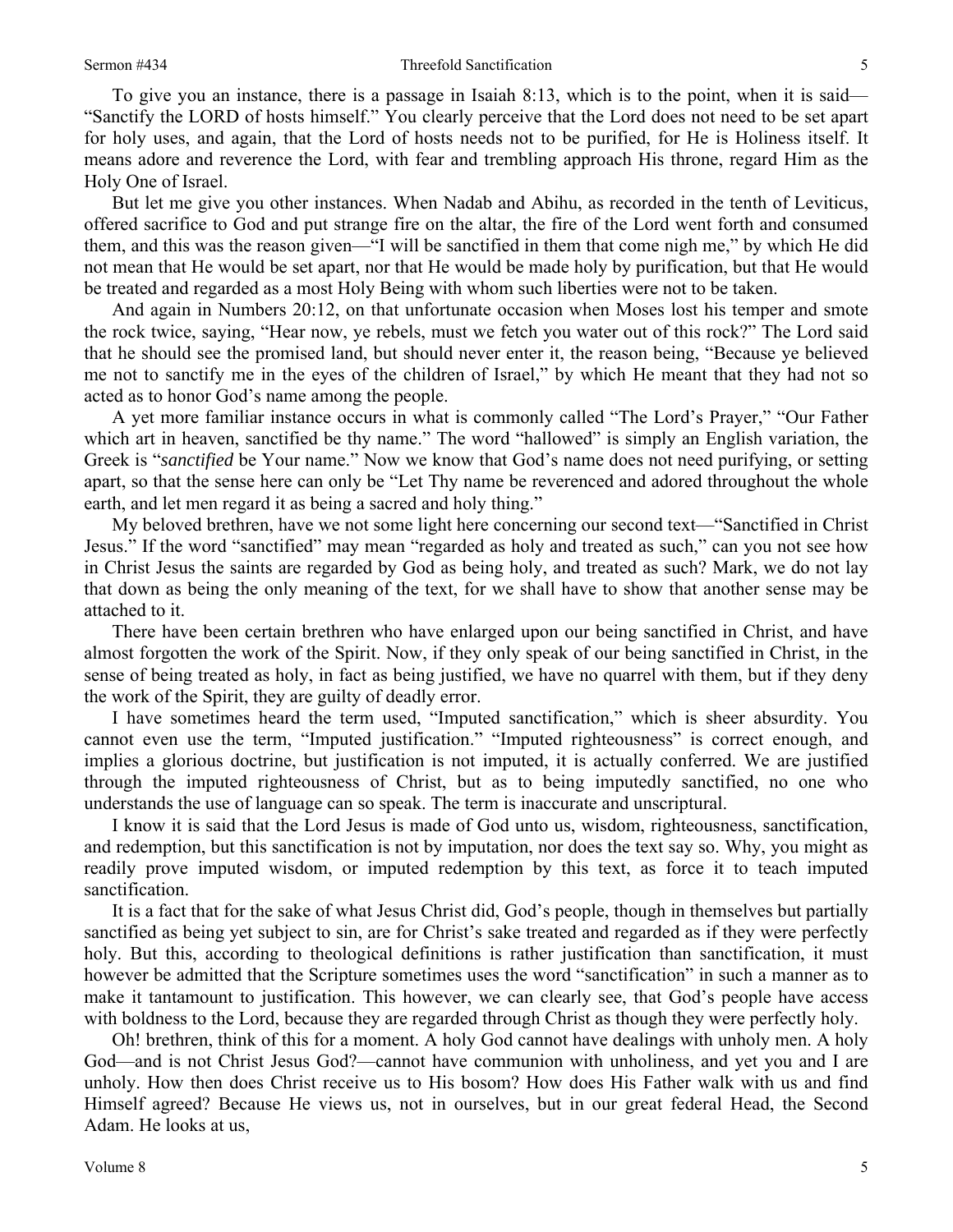*"Not as we were in Adam's fall, When sin and ruin covered all; But as we'll stand another day, Fairer than sun's meridian ray."* 

He looks on the deeds of Christ as ours, on His perfect obedience and sinless life as ours, and thus we may sing in the language of Hart—

## *"With Thy spotless garments on, Holy as the Holy One."*

We may boldly enter into that which is within the veil, where no unholy thing may come, yet where we may venture because God views us as holy in Christ Jesus. This is a great and precious doctrine, but still, since the use of the term "sanctification " in any other sense than that in which it is commonly employed as meaning the work of the Spirit, tends to foster confused notions, and really does I fear lead some to despise the work of the Spirit of God, I think it is better in ordinary conversation between Christians, for them to speak of sanctification without confounding it with what is quite a distinct act, namely, justification through the imputed righteousness of our Lord and Savior Jesus Christ.

Yet, if we hear a brother so talk, we must not be too severe upon him, as though he assuredly erred from the faith, for in Scripture, the terms "sanctification" and "justification" are frequently used interchangeably, and Christ's righteousness made the subject matter of both works of grace.

**III.** We now come to the usual sense in which the word "sanctification" is employed. It means *actually to purify or make holy*, not merely to set apart nor to account holy, but to make really and actually so in nature.

You have the word in this sense in many places in the Old Testament. You will find it in Exodus 19:10-12. On the third day God was about to proclaim on the top of Sinai His holy law, and the mandate went forth, "Sanctify the people today and tomorrow," which sanctification consisted in certain outward deeds by which their bodies and clothes were put into a cleanly state and their souls were brought into a reverential state of awe.

In the third of Joshua you find when the children of Israel were about to pass the Jordan, it was said, "Sanctify yourselves, for tomorrow the LORD will do wonders among you." They were to prepare themselves to be beholders of a scene so august, when Jordan was driven back, and the river was utterly dried up before the feet of the priests of God. There was in this case an actual purification.

Men in the old times were sprinkled with blood, and thus sanctified from defilement and considered to be pure in the sight of God. Now this is the sense in which we view our third text, "Sanctification through the Spirit," and this, I repeat, is the general sense in which we understand it in common conversation among Christians.

Sanctification begins in regeneration. The Spirit of God infuses into man the new principle called the spirit, which is a third and higher nature, so that the believing man becomes body, soul, *and spirit,* and in this he is distinct and distinguished from all other men of the race of Adam. This work, which begins in regeneration, is carried on in two ways, by vivification and by mortification, that is, by giving life to that which is good, and by sending death to that which is evil in the man—mortification, whereby the lusts of the flesh are subdued and kept under, and vivification, by which the life which God has put within us is made to be a well of water springing up unto everlasting life.

This is carried on every day in what we call perseverance, by which the Christian is preserved and continued in a gracious state, and is made to abound in good works unto the praise and glory of God, and it culminates or comes to perfection, in "glory," when the soul being thoroughly purged is caught up to dwell with holy beings at the right hand of the Majesty on High.

Now, this work, though we commonly speak of it as being the work of the Spirit, is quite as much the work of the Lord Jesus Christ as of the Spirit. In looking for texts on the subject, I have been struck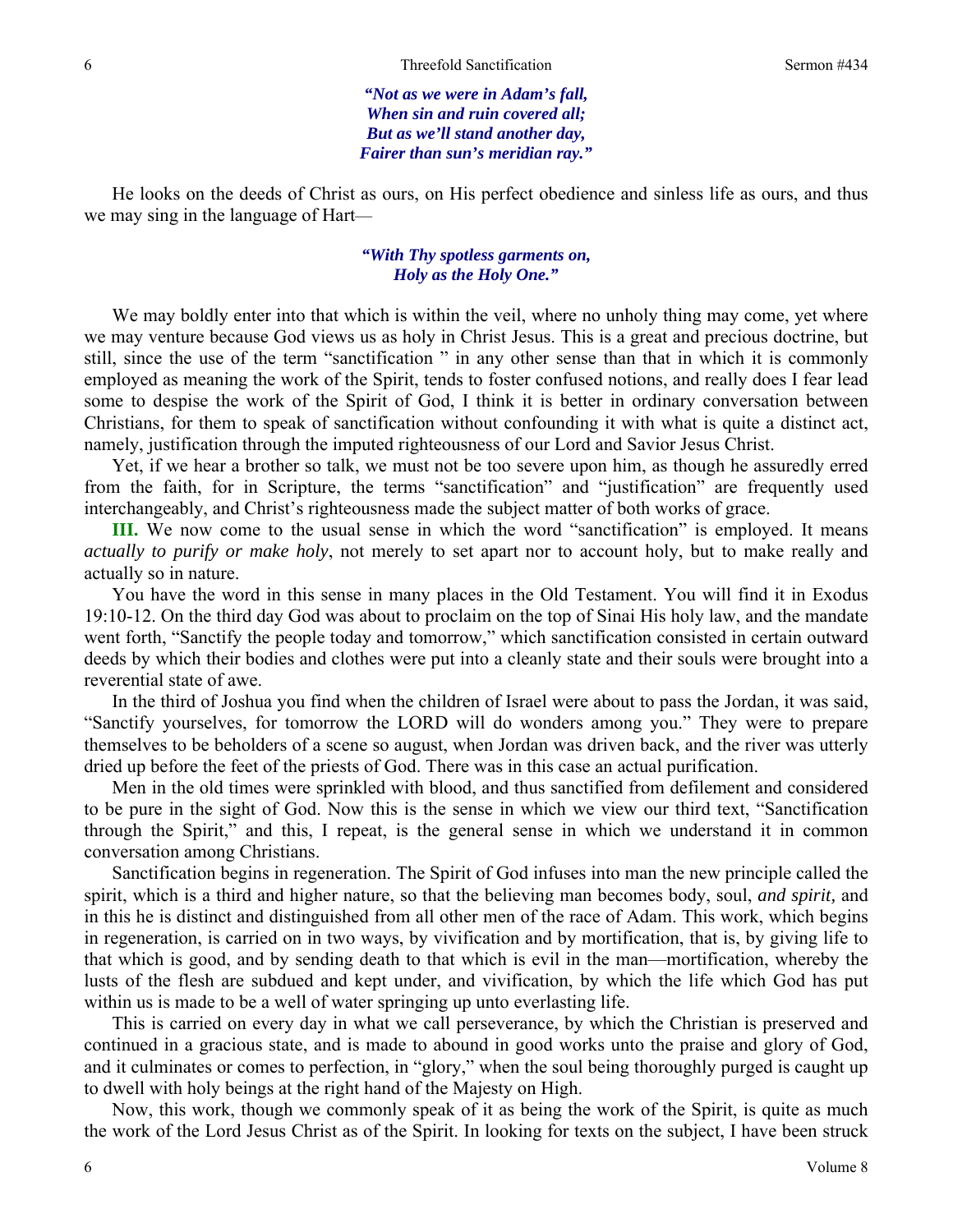with the fact that where I found one verse speaking of it as the Spirit's work, I found another in which it was treated as the work of Jesus Christ.

I can well understand that my second text, "Sanctified in Christ Jesus," has as great a fullness of meaning as the third, "Sanctification through the Spirit." Lend me your attention. I fear that not many of you will be interested, except those of you who have a share in this precious work, others may think the subject too dry for them. Oh that they may yet know how precious to a believer is the purifying work of sanctification!

Sanctification is a work *in* us, not a work *for* us. It is a work in us, and there are two agents, one is the worker who works this sanctification effectually—that is the Spirit, and the other, the agent, the efficacious means by which the Spirit works this sanctification is—Jesus Christ and His most precious blood.

Suppose, to put it as plainly as we can, there is a garment which needs to be washed. Here is a person to wash it, and there is a bath in which it is to be washed—the person is the Holy Spirit, but the bath is the precious blood of Christ. It is strictly correct to speak of the person cleansing as being the sanctifier, it is quite as accurate to speak of that which is in the bath and which makes it clean as being the sanctifier too.

Now, the Spirit of God sanctifies us, He works it effectively, but He sanctifies us through the blood of Christ, through the water which flowed with the blood from Christ's side. To repeat my illustration, here is a garment which is black, a fuller in order to make it white uses niter and soap, both the fuller and the soap are cleansers, so both the Holy Spirit and the atonement of Christ are sanctifiers. I think that will be plain enough.

Let us enlarge upon the doctrine. The Spirit of God is the great worker by whom we are cleansed. I shall not, this morning, quote the texts. Most of you have the "Baptist Confession of Faith," and the "Catechism," which are generally distributed among the families of our church. They will furnish you with abundance of texts on that subject, for this is a doctrine which is generally received among us—that it is the Spirit of God who creates in us a new heart and a right spirit, according to the tenor of the covenant—"A new heart will I give them, and a right spirit will I put within them." "I will put my Spirit within them, and they shall walk in my ways."

He renews and changes the nature—turns the bias of the will—makes us seek after that which is good and right, so that every good thing in us may be described as "the fruit of the Spirit," and all our virtues and all our graces are efficiently worked in us by the Spirit of the living God. Never, I pray you, brethren, never, never forget this.

Oh, it will be an ill day for any church when the members begin to think lightly of the work of the Holy Spirit within us! We delight to magnify the work of Christ *for* us, but we must not depreciate the work of the blessed Spirit *in* us.

In the days of my venerable predecessor, Dr. Gill, who was in the opinion even of ultra-Calvinists, sound to the core, this pernicious evil broke out in our church. There were some who believed in what was called "Imputed Sanctification," and denied the work of the blessed Spirit.

I was reading last night in our old church book, a note written there in the doctor's own handwriting, as the deliberate opinion of this church—"Agreed: That to deny the internal sanctification of the Spirit, as a principle of grace and holiness worked in the heart, or as consisting of grace communicated to and implanted in the soul, which, though but a begun work, and as yet incomplete, is an abiding work of grace, and will abide, notwithstanding all corruptions, temptations, and snares, and be performed by the Author of it until the day of Christ, when it will be the saints' meetness for eternal glory, is a grievous error, which highly reflects dishonor on the blessed Spirit, and His operations of grace on the heart, is subversive of true religion and powerful godliness, and renders persons unfit for church communion. Wherefore, it is further agreed, that such persons who appear to have embraced this error be not admitted to the communion of this church, and should any such who are members of it appear to have received it and continued in it, that they be forthwith excluded from it."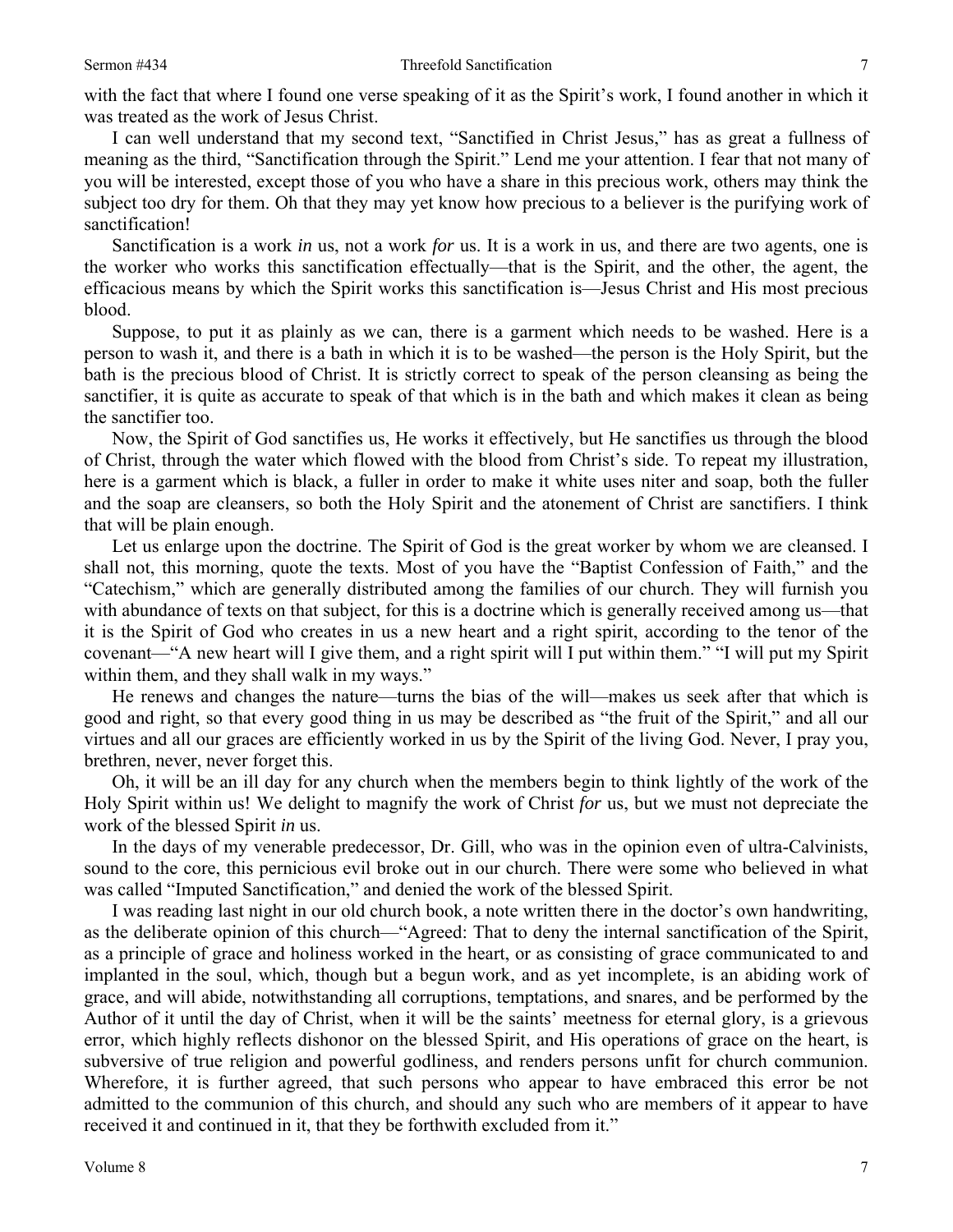Two members then present declaring themselves to be of the opinion condemned in the above resolution, and also a third person who was absent, but who was well known to have been under this awful delusion, were consequently excluded that evening. Nay, more, a person of another church who held the opinion thus condemned, was forbidden to commune at the table, and his pastor at Kettering was written to upon the subject, warning him not to allow so great an errorist to remain in fellowship.

So that the doctor thought the error to be so deadly, that he used the pruning knife at once, he did not stop till it spread, but he cut off the very twigs, and this is one of the benefits of church discipline when we are enabled to carry it out under God, that it does nip error in the very bud, and thus those who as yet are not infected are kept from it by the blessed providence of God through the instrumentality of the church.

We have always held, and still hold and teach, that the work of the Spirit in us, whereby we are conformed unto Christ's image, is as absolutely necessary for our salvation, as is the work of Jesus Christ, by which He cleanses us from our sins.

Pause here one moment, and let me not distract your minds while I say, that while the Spirit of God is said in Scripture to be the author of sanctification, yet there is a visible agent which must not be forgotten. "Sanctify them," said Christ, "through thy *truth*. Thy word is truth."

Young men of the Bible class, look up the passages of Scripture which prove that the instrument of our sanctification is the Word of God. You will find that there are very many. It is the Word of God which sanctifies the soul. The Spirit of God brings to our minds the commands and precepts and doctrines of truth, and applies them with power. These are heard in the ear, and being received in the heart, they work in us to will and to do of God's good pleasure.

How important then that the truth should be preached. How necessary that you never tolerate a ministry which leaves out the great doctrines or the great precepts of the Gospel. The truth is the sanctifier, and if we do not hear the truth, depend upon it, we shall not grow in sanctification. We only progress in sound living as we progress in sound understanding. "Thy word is a lamp unto my feet and a light unto my paths."

Do not say of such and such an error, "Oh, it is a mere matter of opinion." If it be a mere matter of opinion today, it will be a matter of practice tomorrow. No man has an error of judgment, without sooner or later having an error in practice. As every grain of truth is a grain of diamond dust, prize it all. Hold fast the truth which you have received and which you have been taught.

"Hold fast the form of sound words," and in this day when articles are ridiculed, when creeds are despised, hold fast to that which you have received that you may be "faithful among the faithless found," for by so holding the truth shall you be sanctified by the Spirit of God. The agent, then, is the Spirit of God working through the truth.

But now let me bring you back to my old figure. In another sense we are sanctified through Christ Jesus, because it is His blood and the water which flowed from His side in which the Spirit washes our heart from the defilement and propensity of sin. It is said of our Lord—"Christ also loved the church, and gave himself for it; that he might sanctify and cleanse it with the washing of water by the word, that he might present it to himself a glorious church, not having spot, or wrinkle, or any such thing."

Remember again, "Jesus also, that he might sanctify the people with his own blood, suffered without the gate." "He that sanctifieth and they who are sanctified are all of one: for which cause he is not ashamed to call them brethren."

I say again, there are hundreds of texts of this kind. "Thou shalt call his name Jesus, for he shall save his people from their sins." "God forbid that I should glory save in the cross of our Lord Jesus Christ, by whom the world is crucified unto me and I unto the world." In that memorable passage where Paul, struggling with corruption, exclaims, "Oh wretched man that I am, who shall deliver me from the body of this death?" the answer is not concerning the Holy Spirit, but he says, "I thank God through Jesus Christ our Lord."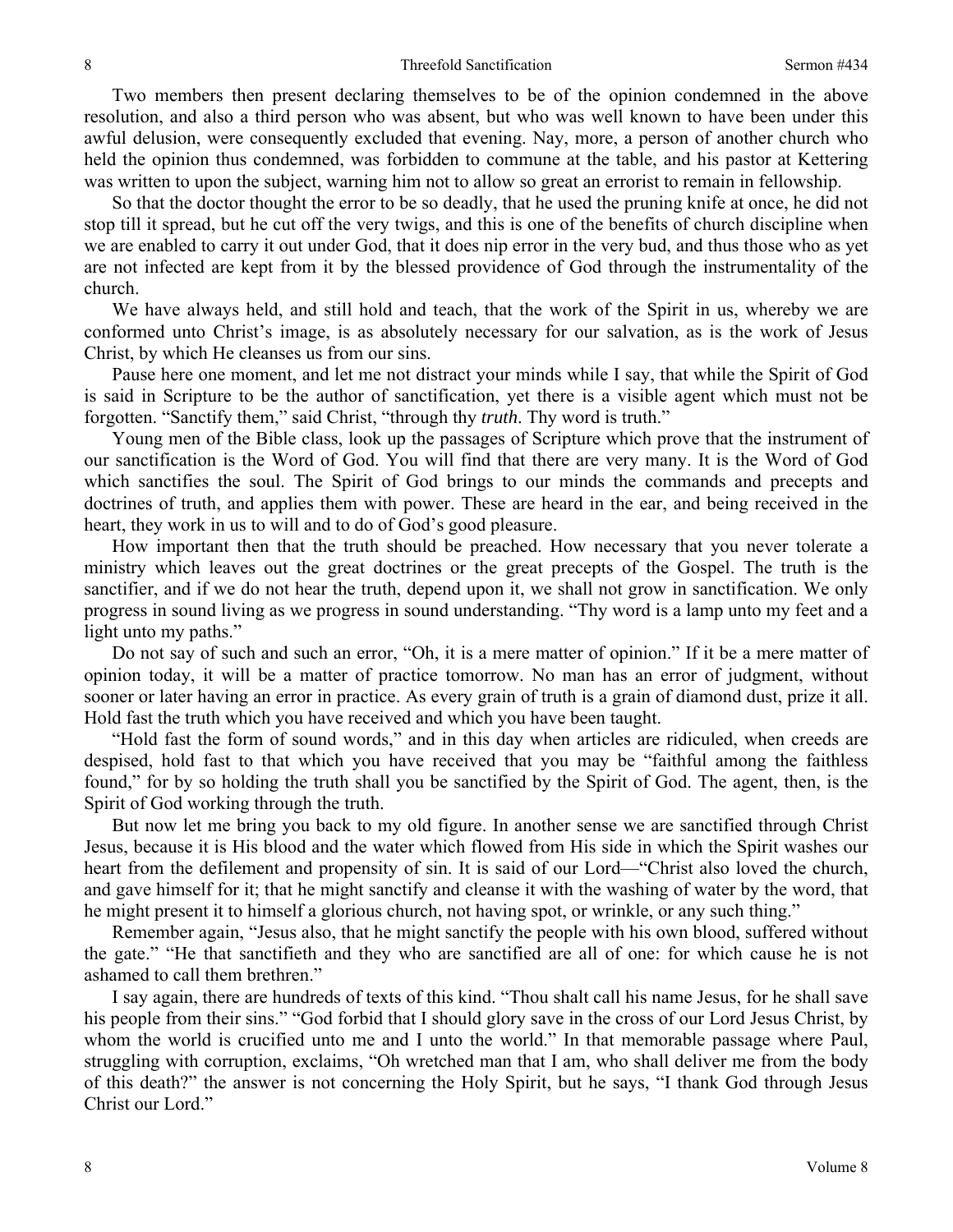Space forbids the multiplication of texts, but there are many passages to the effect that our sanctification is the work of Jesus Christ. He is our sanctifier, for He filled the sacred laver of regeneration in which we are washed, filled it with His blood and with the water which flowed from His side, and in this by the Holy Spirit we are washed.

There is no being sanctified by the law, the Spirit does not use legal precepts to sanctify us, there is no purification by mere dictates of morality, the Spirit of God does not use them. No, just as when Marah's waters were bitter, Moses to make them sweet commanded them to take a tree and cast it into the waters, and they were sweet, so the Spirit of God, finding our natures bitter, takes the tree of Calvary, casts it into the stream, and everything is made pure. He finds us lepers, and to make us clean He dips the hyssop of faith in the precious blood, and sprinkles it upon us and we are clean.

There is a mysterious efficacy in the blood of Christ not merely to make satisfaction for sin, but to work the death of sin. The blood appears before God, and He is well pleased, it falls on us—lusts wither, and old corruptions feel the death stroke. Dagon falls before the ark, and although the stump thereof is left, and corruptions still remain, yet Christ shall put an end to all our inbred sins, and through Him we shall mount to heaven perfect even as our Father which is in heaven is perfect.

Just as the Spirit only works through the truth, so the blood of Christ only works through *faith*. Young men of the Catechumen and Bible classes, again I say, turn to your Bibles at your leisure, and find out the many passages which speak of faith as sanctifying the soul, and purifying the mind. Our faith lays hold on the precious atonement of Christ. It sees Jesus suffering on the tree and it says—"I vow revenge against the sins which nailed Him there," and thus His precious blood works in us a detestation of all sin, and the Spirit through the truth, working by faith, applies the precious blood of sprinkling, and we are made clean and are accepted in the Beloved.

I am afraid that I have confused and darkened counsel with words, but yet, I think, I may have suggested some trains of thought which will lead you to see that Holy Scripture teaches us a sanctification, not narrow and concise, so as to be written down with a short definition as in our creed books, but wide, large, and expansive. A work in which we are sanctified by God the Father, sanctified in Christ, and yet have our sanctification through the Spirit of God.

Oh! my dear hearers, strive after practical holiness. You that love Christ, do not let any say of you— "There is a Christian, but he is worse than other men." It is not our eloquence, our learning, our fame, or our wealth, that can ever commend Christ to the world, it is the holy living of Christians.

I was speaking the other day to a Brother minister about this Bi-centenary movement, which I fear will be an immense injury to Christ's church. I feared lest it should be made an opportunity for strife among brethren, error must be corrected, but love must not be wounded. He remarked, and I thought it was so truthful, that the only way by which dissent flourished of old was, by the then superior holiness of its ministers, so that whilst the church clergyman was hunting, the dissenting minister was visiting the sick, and said he, "This is the way in which we shall lose power, if our ministers become political and worldly, it will be all over with us."

I have never shunned to rebuke when I thought it necessary, but I hate contention. The only allowable strife is to labor who can be the most holy, the most earnest, the most zealous, who can do the most for the poor and the ignorant, and who can lift Christ's cross the highest. That is the way to lift up the members of any one particular denomination—by the members of that body being more devout, more sanctified, more spiritual-minded than others. All mere party fightings will only gender strife, and animosities, and bickerings, and are not of the Spirit of God, but to live unto God and to be devoted to Him—this is the strength of the church, this will give us the victory, God helping us, and unto His name shall be all the praise.

As for persons here who are not converted and are unregenerate, I cannot address them about sanctification. I have opened a door this morning, but you cannot enter. Only remember, that if you cannot enter into this, you cannot enter into heaven, for—